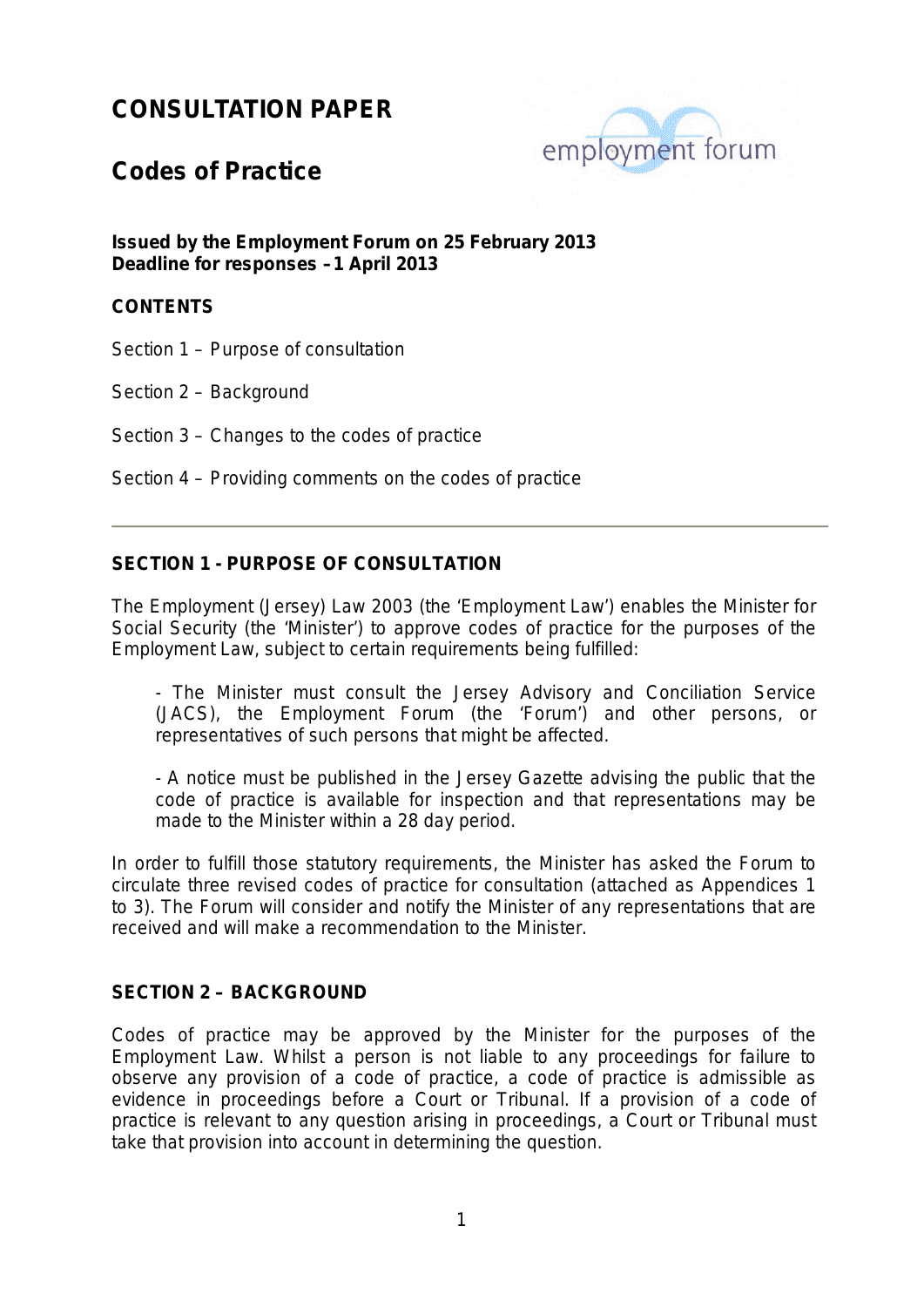

# **Codes of Practice**

Generally, codes of practice might be issued for any of the following purposes;

- 1. To help employers and employees to understand the obligations, responsibilities and entitlements associated with the Law.
- 2. To give employers and employees practical guidance.
- 3. To help advisers, including lawyers, trades union representatives and human resources specialists.
- 4. To guide employment tribunals and courts.
- 5. To make sure that anyone who is considering bringing legal proceedings understands the legislation and is aware of good practice.

Four codes of practice were approved by the former Employment and Social Security Committee, following public consultation, in July 2005<sup>[1](#page-0-0)</sup>.

- CODE 1 Disciplinary and Grievance Practice and Procedures
- CODE 2 Uninterrupted Rest Days
- CODE 3 Therapeutic Work
- CODE 4 Minimum Wage Accredited Training Rate

The codes of practice were prepared in 2005 and so they may be out-of-date to the extent that significant re-drafting is required in certain areas.

The 'Disciplinary and Grievance Practice and Procedures' code of practice was revised in 2007 to reflect an amendment to the Employment Law that introduced a statutory right to representation in formal disciplinary and grievance hearings.

The 'Minimum Wage – Accredited Training Rate' code of practice sets out the circumstances in which training is deemed to be approved by the Minister for the purpose of permitting payment of the lower minimum wage rate for trainees. From April 2013, that code of practice will be replaced with a Ministerial decision that will set out the descriptions and classes of training that are approved by the Minister for the purpose of paying the trainee rate.

#### **Approval of Codes of practice**

Article 2A of the Employment Law requires that, prior to approving any code of practice for the purposes of the Employment Law, the Minister must publish a notice in the Jersey Gazette –

a) stating that a copy of the code of practice will be available for inspection during normal working hours, free of charge, at a place specified in the notice;

<span id="page-1-0"></span>[www.jacs.org.je/section/30/index.html](http://www.jacs.org.je/section/30/index.html)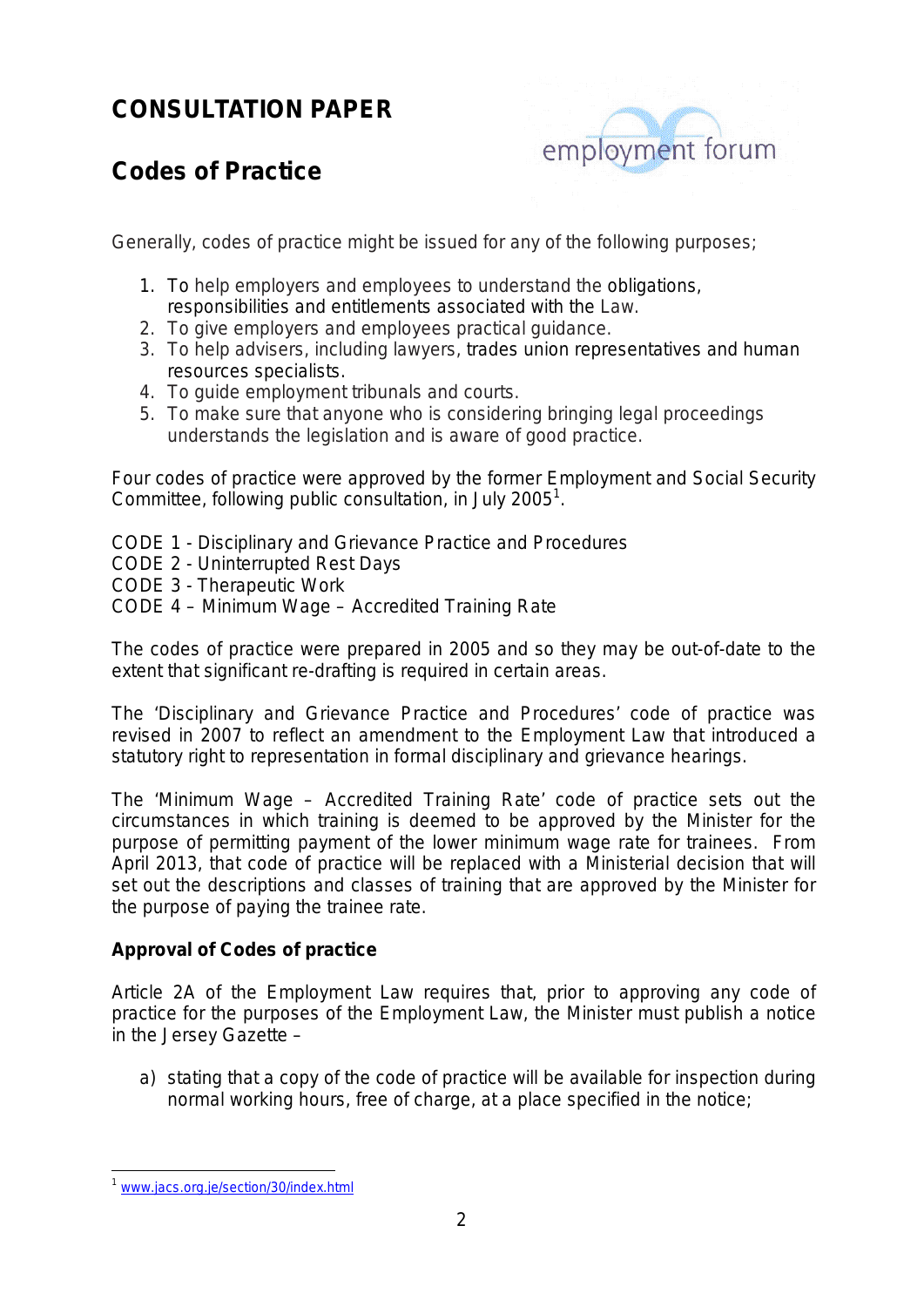

## **Codes of Practice**

- b) specifying a period during which it will be available for inspection (being a reasonable period of not less than 21 days, beginning after the notice is published); and
- c) explaining that anyone may make representations in writing to the Minister in respect of the code of practice at any time before the expiry of the 7 days following the period for inspection.

In addition to the requirement to publish a notice in the Gazette, the Employment Law also requires the Minister to consult JACS, the Forum and other persons, or representatives of such persons that might be affected.

The Minister has asked the Forum to review and circulate three draft codes of practice and make a recommendation to him, so that he may consider any representations prior to publishing a notice in the Gazette and approving the revised codes of practice.

#### **SECTION 3 – CHANGES TO THE CODES OF PRACTICE**

#### **1. CODE 1 - Disciplinary and Grievance Practice and Procedures**

The purpose of this code of practice is to provide practical guidance to employers, employees and their representatives, as well as to the Employment Tribunal (the 'Tribunal'), on the application of grievance and disciplinary procedures and best practice.

As a result of a Proposition to the States in November [2](#page-1-0)011<sup>2</sup>, the Minister directed the Forum to consult on whether the code of practice should be amended to describe the circumstances in which an employer should consider permitting employees to be represented by a representative, other than a work colleague or a trade union representative. The Forum proposed amendments to paragraphs 45 and 50 which are included in this draft of the code of practice (attached at Appendix 1). This draft has also been amended to update any outdated references.

The processes set out in this code of practice might no longer be in accordance with current disciplinary and grievance best practice in some respects, and the code does not reflect the Tribunal's judgements since 2005. In particular, the Forum would propose that this code of practice should be simplified and that the sections that relate to rules and procedures should be reviewed. The Forum would welcome your views on whether the provisions are appropriate.

<span id="page-2-0"></span><sup>&</sup>lt;sup>2</sup> Disciplinary and Grievance Hearings: Right to a friend', (P.112/2011)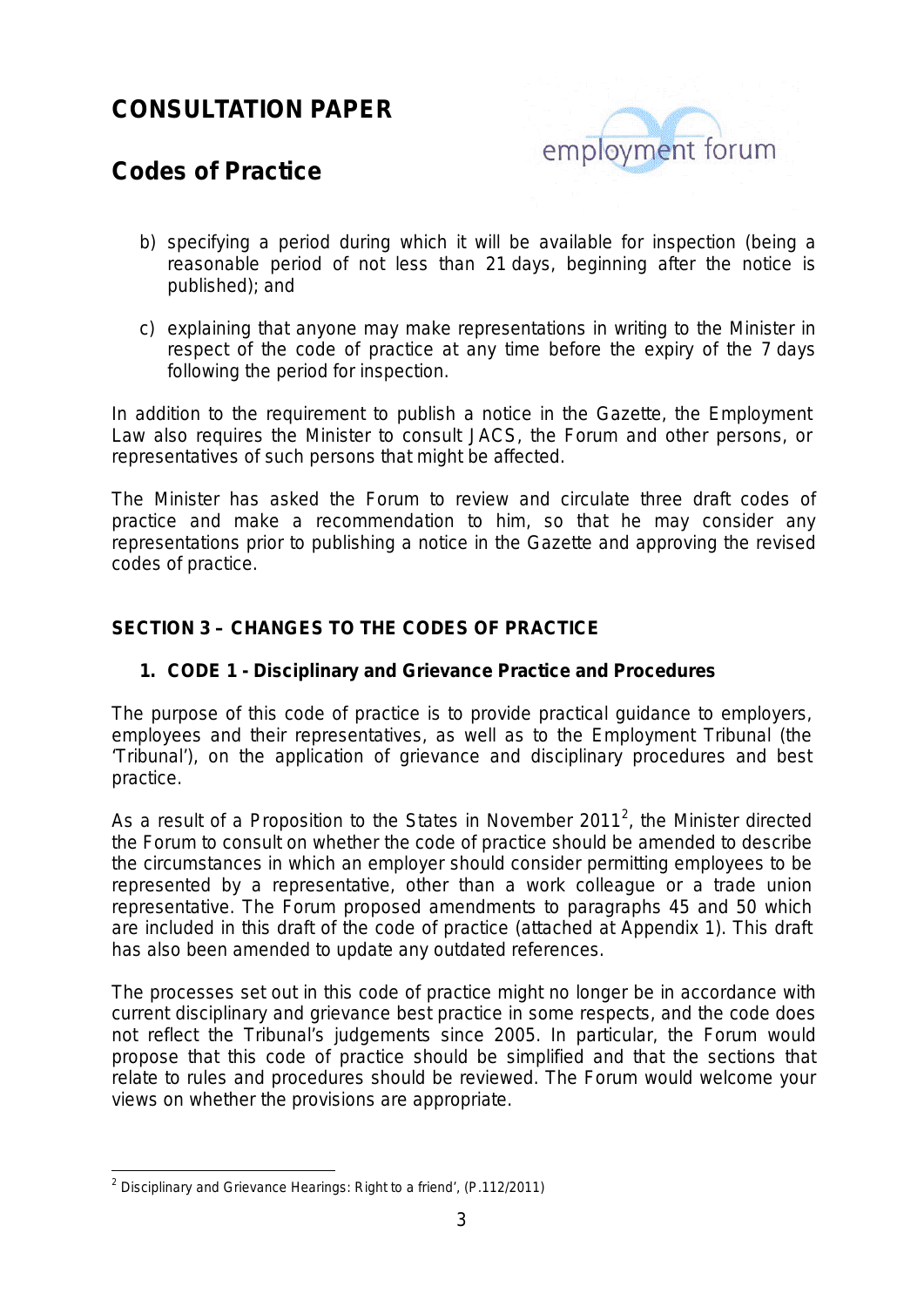

## **Codes of Practice**

#### **2. CODE 2 - Uninterrupted Rest Days**

The draft code of practice (attached at Appendix 2) has been revised to replace outdated references, for example, to the former Employment and Social Security Committee.

The purpose of this code of practice is to provide guidance to employers and employees, as well as to the Tribunal, as to what counts as 'interrupted' rest for the purpose of statutory rest day entitlement. The intention is to enable employers to make appropriate arrangements that meet the statutory requirement to provide 'uninterrupted' rest days where an employee spends time 'on-call' or 'on standby'.

#### **3. CODE 3 - Therapeutic Work**

The draft code of practice (attached at Appendix 3) has been revised to replace outdated references, as well as to remove paragraphs that were repetitious and unnecessary. For example, Section 4 has been removed which provided an unnecessary list of the types of support and benefits available from various organisations that relate to therapeutic work.

The purpose of this code of practice is to provide guidance to persons undertaking therapeutic work-like activity, to schemes and organisations that provide therapeutic work-like activity, as well as to the Tribunal, to assist in determining whether the relationship between two parties is that of employee and employer, or client and therapeutic work provider.

#### **SECTION 4 – PROVIDING COMMENTS ON THE CODES OF PRACTICE**

You are welcome to submit your comments by **1 April 2013** by email or by post:

#### [E.Forum@gov.je](mailto:E.Forum@gov.je)

Employment Forum, P.O. Box 55, La Motte Street, St Helier, JE4 8PE.

Please provide the following information with your comments;

- 1. State your name and contact details.
- 2. Indicate whether your comments are submitted on behalf of particular business or organization.
- 3. Indicate if you would prefer your comments to be quoted anonymously, attributed to you personally, or attributed to your business or organization.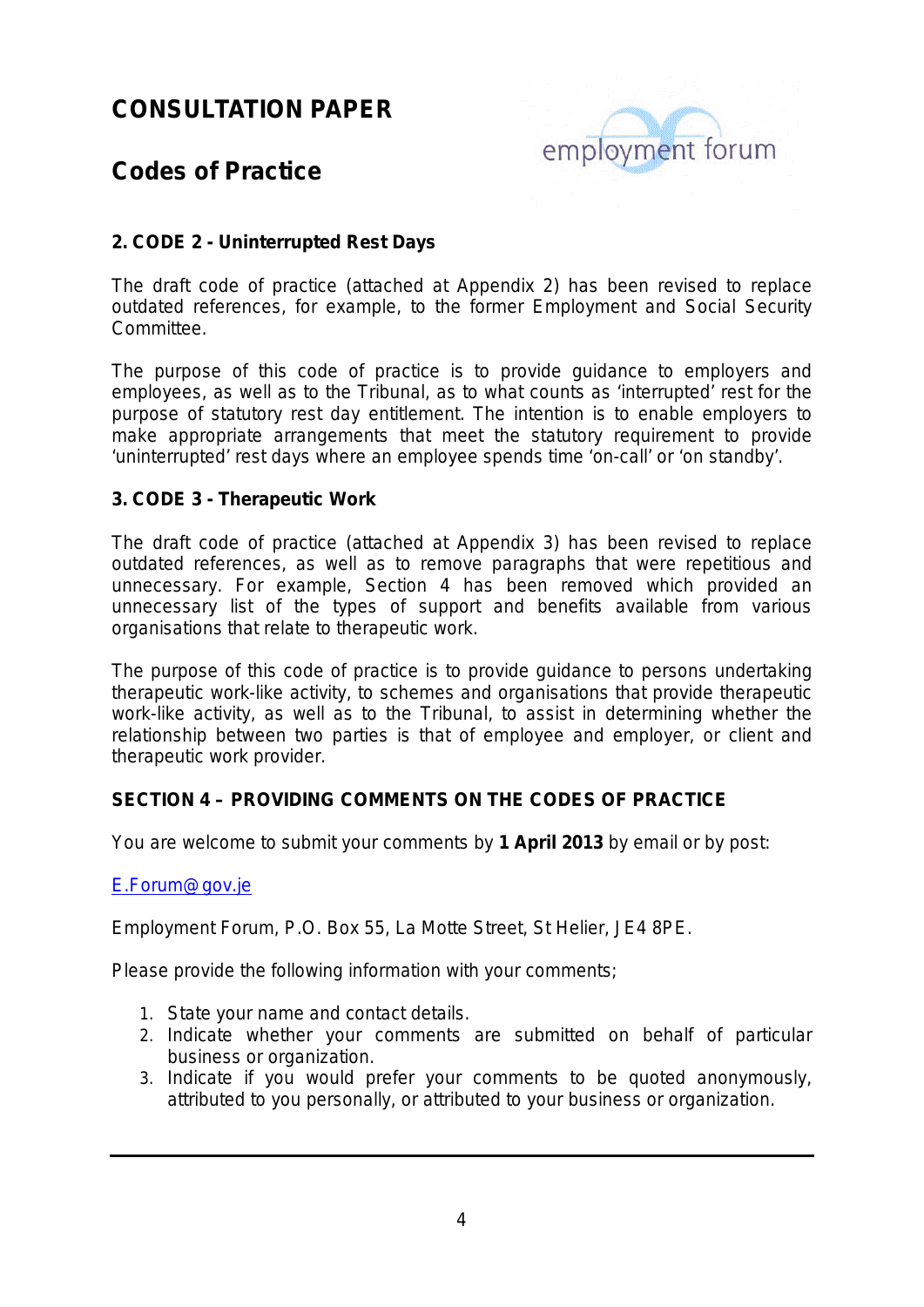

## **Codes of Practice**

#### **APPENDIX 1**

#### **Disciplinary and Grievance Practice and Procedures**

#### **Introduction**

- 1. Under the terms of Article 2A of the Employment (Jersey) Law, 2003 (the 'Employment Law'), the Minister for Social Security is empowered to approve any code of practice for the purposes of that Law.
- 2. The provisions of this code of practice are admissible in evidence and may be taken into account in determining any question arising in proceedings before the Jersey Employment Tribunal (the 'Tribunal') or a court. Failure to observe any provision of an approved code of practice does not, of itself, render a person liable to any proceedings, other than where the code of practice refers to Part 7A of the Employment Law regarding the "right to representation" (see section 3). Whilst every effort has been made to ensure that the summary of the relevant statutory provisions included in the code of practice is accurate, only the Tribunal and the courts can interpret the law authoritatively.

#### **Section 1 – Disciplinary procedures**

#### **Why have disciplinary rules and procedures?**

- 3. Whilst employers are not required by statute to have disciplinary rules and procedures it is good employment relations practice so as to promote fairness and order in the treatment of individuals and in the conduct of employment relations. They also assist an organisation to operate effectively. Rules set standards of conduct at work; procedures help to ensure that the standards are adhered to and also provide a fair method of dealing with alleged failures to observe them.
- 4. It is important that employees know what standards of conduct are expected of them. Further, the Employment Law requires employers to provide written information for their employees in relation to any disciplinary rules and procedures that are relevant*[3](#page-2-0) .*

<span id="page-4-0"></span><sup>&</sup>lt;sup>3</sup> Part 2 of the Employment (Jersey) Law 2003 requires employers to provide employees with a written statement of the main terms and conditions of their employment. Such statements must specify any terms and conditions relating to disciplinary and grievance procedures that are applicable. The employer may satisfy these requirements by referring the employees to a reasonably accessible document, which provides the necessary information.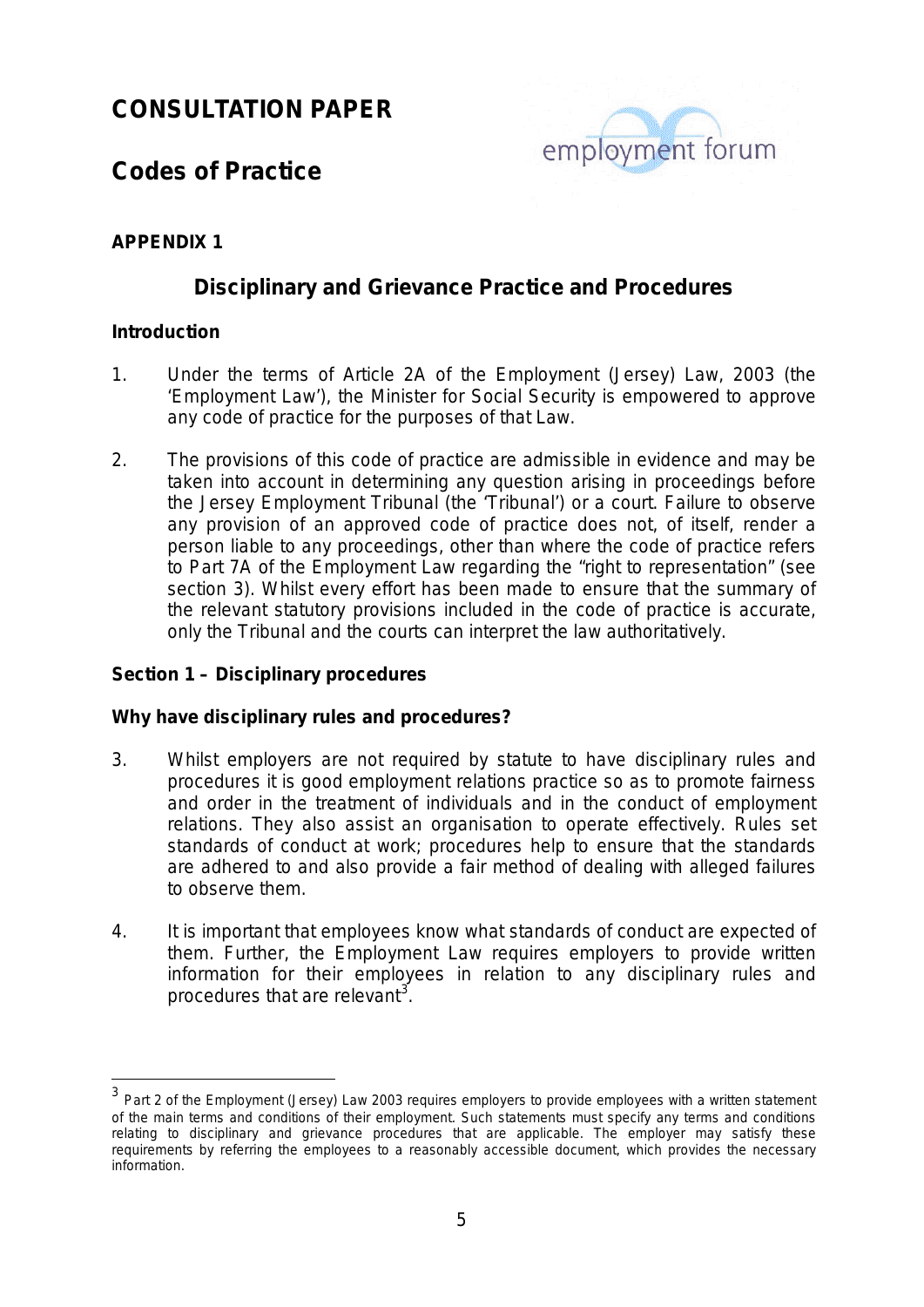

## **Codes of Practice**

5. The importance of disciplinary rules and procedures has also been recognised in legislation, which allows for the fairness of a dismissal to be challenged before the Tribunal. Although an employee's "conduct" is recognised by the Employment Law<sup>[4](#page-4-0)</sup> as a potentially valid reason for dismissal, the section further states that a dismissal must be reasonable in all the circumstances<sup>[5](#page-5-0)</sup>. This means that not only should dismissal be appropriate to the seriousness of the particular situation, but also the steps taken by the employer before deciding to dismiss ought to conform to a certain standard. Where a dismissal is found by the Tribunal to have been unfair, the employer is liable to pay compensation to the employee.

#### **Formulating Policy**

6. Managers are responsible for maintaining discipline and for ensuring that there are satisfactory disciplinary rules and procedures. However, if they are to be effective, the rules and procedures need to be accepted as reasonable both by those who are covered by them and by those who operate them. Employers should therefore aim to secure the involvement of employees when formulating new rules and procedures or revising existing rules and procedures. Where a trade union or staff association is recognised it would often be appropriate for its officials to participate in developing the procedures.

#### **Rules**

- 7. It is unlikely that any set of disciplinary rules can cover all circumstances; moreover the rules will vary according to particular circumstances such as the type of work, working conditions and size of establishment. When drawing-up rules the aim should be to specify clearly and concisely those necessary for the efficient and safe performance of work and for the maintenance of satisfactory relations within the workforce and between employees and their employer. Rules should not be so general as to be meaningless.
- 8. Rules should be readily available and managers should make every effort to ensure that employees know and understand them. This may be best achieved by giving every employee a written copy of the rules<sup>[6](#page-5-1)</sup>. In the case of new employees this should form part of an induction programme. Special

 <sup>4</sup> The Employment (Jersey) Law 2003, Article 64(2)(b).

<span id="page-5-0"></span><sup>5</sup> The Employment (Jersey) Law 2003, Article 64(4)(a) and (b) provides that "the determination of the question whether the dismissal was fair or unfair (having regard to the reason shown by the employer) shall depend on whether in the circumstances (including the size and administrative resources of the employer's undertaking) the employer acted reasonably or unreasonably in treating it as a sufficient reason for dismissing the employee; and that question shall be determined in accordance with equity and the substantial merits of the case".<br>  $6$  See footnote (1)

<span id="page-5-1"></span>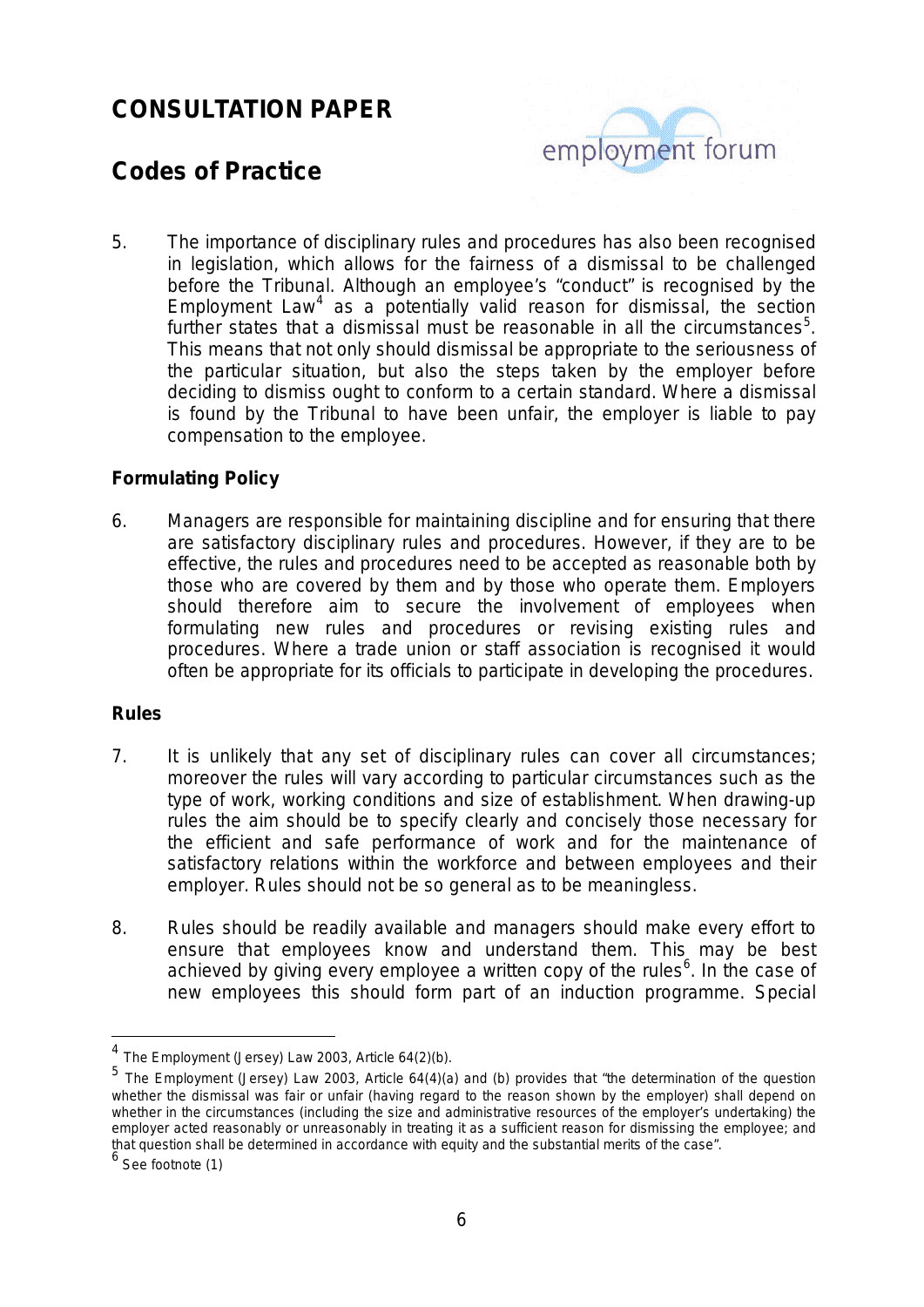

### **Codes of Practice**

allowance should be made for individuals whose first language is not English or who have a disability.

9. Employees should be made aware of the likely consequences of breaking rules. In particular they should be given a clear statement of the type of conduct that may warrant summary dismissal. If a rule prohibiting certain conduct has fallen into disuse through not having been the subject of recent disciplinary action, it is important that employees are given notice by their employer that the rule will again apply. This approach should be adopted even if the rule is written.

#### **Essential features of disciplinary procedures**

- 10. Disciplinary procedures should not be viewed primarily as a means of imposing sanctions. They should be designed to emphasise and encourage improvements in individuals' conduct. In this way, the reasonable and consistent use of disciplinary rules and procedures will benefit employers in promoting good employee relations and in reducing the number of issues that arise for consideration.
- 11. Disciplinary procedures should:
	- (a) Be in writing.
	- (b) Specify to whom they apply.

(c) Not discriminate against any employee because of their sex, race, colour, language, religion, disability, political view or any other status.

(d) Provide for matters to be dealt with quickly.

(e) Indicate the disciplinary actions which may be taken and specify the normal duration of warnings.

(f) Specify those managerial and/or supervisory levels that have authority to take the various forms of disciplinary action, ensuring that immediate superiors do not normally have the power to dismiss without reference to senior managers.

(g) Provide for employees to be informed of the complaints against them and, where possible, all relevant evidence before any hearing.

(h) Provide employees with an opportunity to state their case before a decision is reached.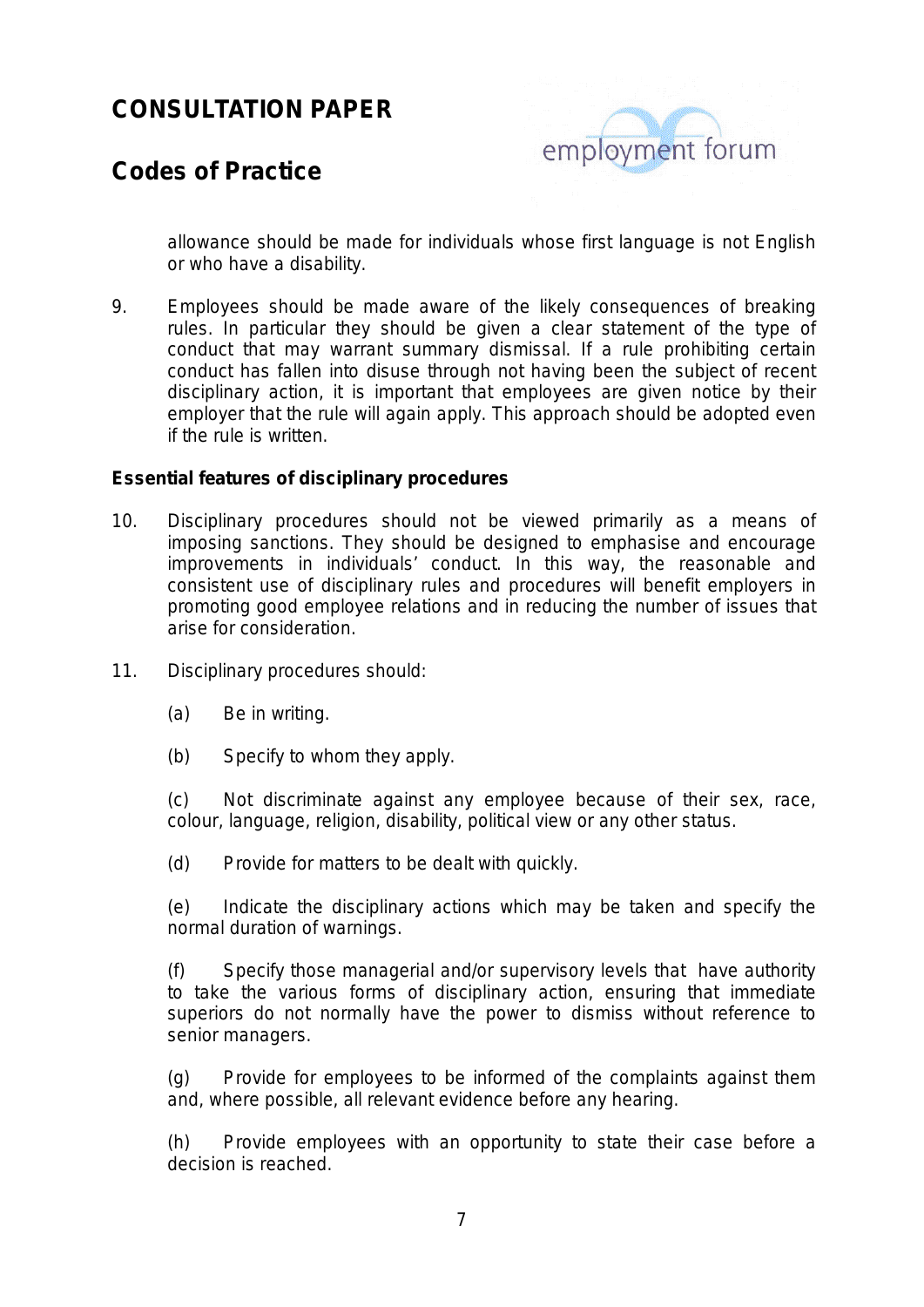

### **Codes of Practice**

(i) Clarify whether the statutory right to be represented applies to the hearing, and who may represent the employee (see section 3).

(j) Ensure that, except for gross misconduct, an employee is not dismissed for a first incident of misconduct.

(k) Ensure that disciplinary action is not taken until the case has been investigated properly, and in a manner appropriate to the circumstances.

- (l) Provide for a written explanation for any penalty imposed.
- (m) Include a right of appeal and specify the procedure to be followed.

#### **The procedure in operation**

12. When a disciplinary matter arises, the supervisor or manager should establish the facts promptly before recollections fade, taking into account the statements of any available witnesses, which should be recorded in writing. In serious cases consideration could be given to a brief period of suspension while the case is investigated. This suspension should be with pay unless the circumstances justify otherwise.

The employee should be advised of their rights under the procedure and their statutory right to be represented by a fellow employee or a trade union official (see section 3). Before a decision is made, the employee should be interviewed and given the opportunity to state their case. The employee should be given sufficient time to prepare their case and the written records of any witnesses' statements should be made available to the employee (although in exceptional circumstances they may be amended, but only to maintain anonymity). If the employee challenges the statement it may clarify matters if the witness attends the interview, provided the witness is willing to do so.

- 13. After investigation and interview, it may be that a situation can be best dealt with informally or by counselling the employee. Counselling may help if the employee's actions are caused, or contributed to by medical, psychological or private circumstances. In many such cases, professional support will be important. In such cases it may be inappropriate to continue with the disciplinary procedure.
- 14. Often supervisors will give informal oral warnings for the purpose of improving conduct after minor infringements of standards of conduct. However, where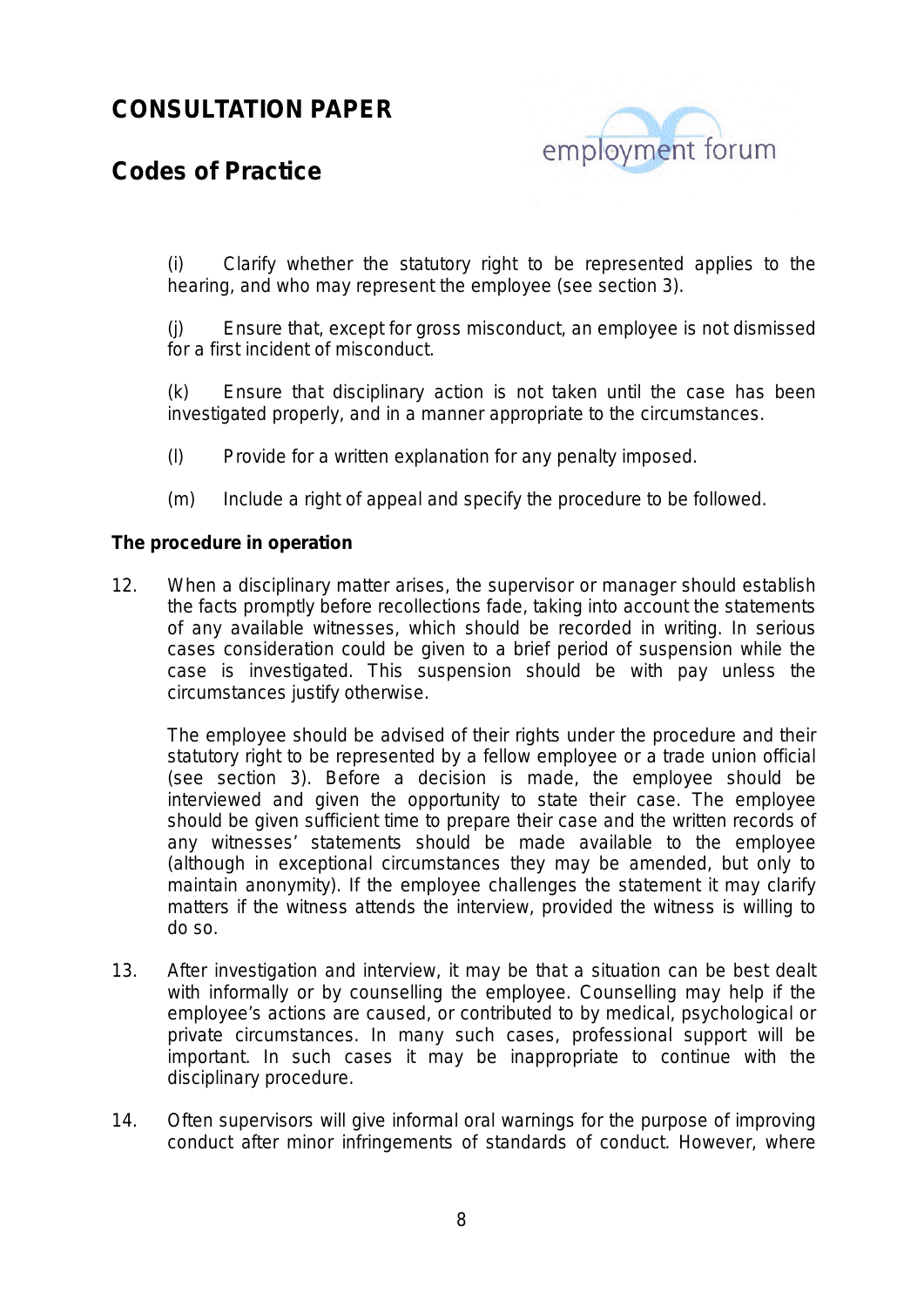

### **Codes of Practice**

the facts of a case appear to call for disciplinary action, other than summary dismissal, the following procedure should normally be observed:

(a) In the case of minor offences the employee should be given a formal oral warning, or if the issue is more serious, a written warning setting out the nature of the offence and the likely consequences of further misconduct. In either case the employee should be advised that the warning is the first formal stage of the procedure.

(b) Further misconduct might warrant a final written warning which should contain a statement that any recurrence would lead to suspension, transfer, demotion or dismissal, as the case may be.

(c) The final step might be disciplinary suspension without pay or transfer or demotion (but only if these are allowed for by an express or implied condition of the contract of employment), or dismissal, according to the nature of the misconduct. Suspension without pay should be treated with caution. It should not normally be for a prolonged period.

- 15. Any disciplinary sanction should be confirmed in writing to the employee and should include details of any right of appeal, how to make it and to whom, even if the employee has previously received a written procedure outlining this.
- 16. When deciding on the disciplinary action to be taken, the supervisor or manager should bear in mind the test of reasonableness in all the circumstances. This means that, after investigation and interview, the employer should be able to demonstrate if called upon to do so that there are reasonable grounds for believing that the employee has committed the act(s), which are the subject of the disciplinary proceedings. So, at the very least, the supervisor or manager should consider it more likely than not that the employee is responsible. This standard should be applied not only to decisions regarding dismissal but also to those concerning warnings or other measures. So far as is possible, account should be taken of the employee's record and any other relevant factors -- although consistency of overall standards is important, each case must be considered on its merits, including an employee's particular situation.
- 17. Special attention should be given to the way in which disciplinary procedures are to operate in certain cases. For example:

(a) Employees to whom the full procedure is not immediately available. Provision may have to be made for the handling of disciplinary matters among nightshift workers, workers in isolated locations or depots or others who may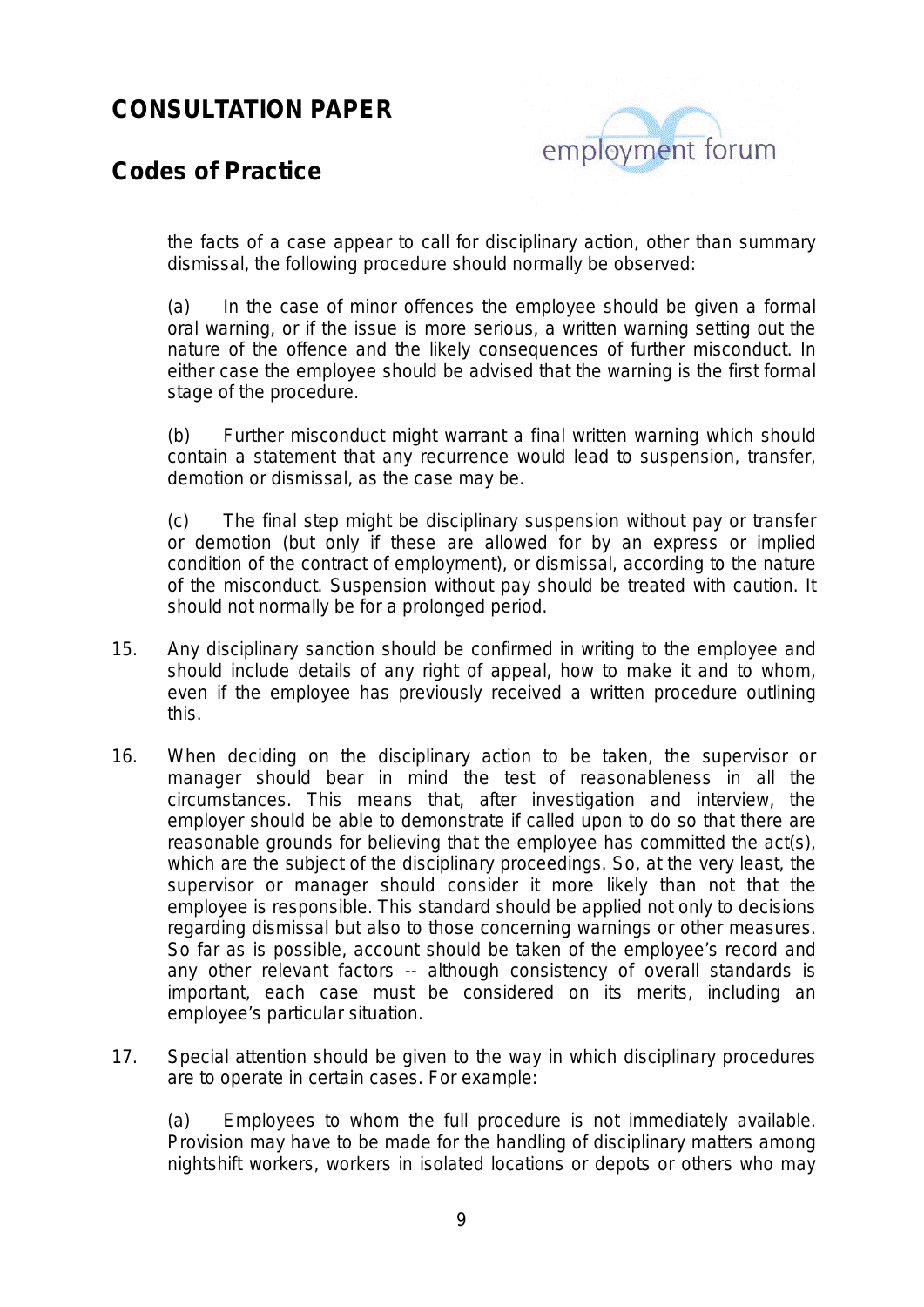

### **Codes of Practice**

pose particular problems, for example because no-one is present with the necessary authority to take disciplinary action.

(b) Trade union officials. Disciplinary action against a trade union official can lead to a serious dispute if it is seen as an attack on the union's functions. Although normal disciplinary standards should apply to officials' conduct as employees, where the union is recognised, no disciplinary action beyond an oral warning should be taken until the case has been discussed with a senior trade union representative or full-time official.

(c) Criminal offences outside employment. These should not be treated as automatic reasons for dismissal. The main considerations should be whether the offence is one that makes the employee unsuitable for his or her work or in some circumstances, unacceptable to colleagues. Employees should not be dismissed solely because a charge against them is pending or because they are absent through having been remanded in custody for a short period. As such circumstance are likely to vary, appropriate advice should be taken, e.g. from JACS, before dismissing an employee in such circumstances.

#### **Appeals**

18. Grievance procedures can be used for dealing with individual disciplinary appeals. A preferred process of providing for an appeal, however, is through a specific provision in the disciplinary procedure.

#### **Records**

- 19. Records should be kept detailing the nature of a breach of disciplinary rules, the action taken and the reasons for it, whether an appeal was lodged, its outcome and any subsequent developments. These records should be kept confidential and retained in accordance with any relevant provisions of the Data Protection (Jersey) Law, 2005. The employee should be asked to sign the records to confirm that they represent an accurate and complete record of the meeting(s).
- 20. Except in special circumstances, breaches of disciplinary rules should be disregarded after a specific period of satisfactory conduct, normally no more than twelve months. The duration of any warning should be communicated to the employee and recorded in any written warning given to the employee, particularly if that duration exceeds the normal period specified in a disciplinary procedure.
- 21. Rules and procedures should be reviewed periodically in the light of any developments in employment legislation or industrial relations practice to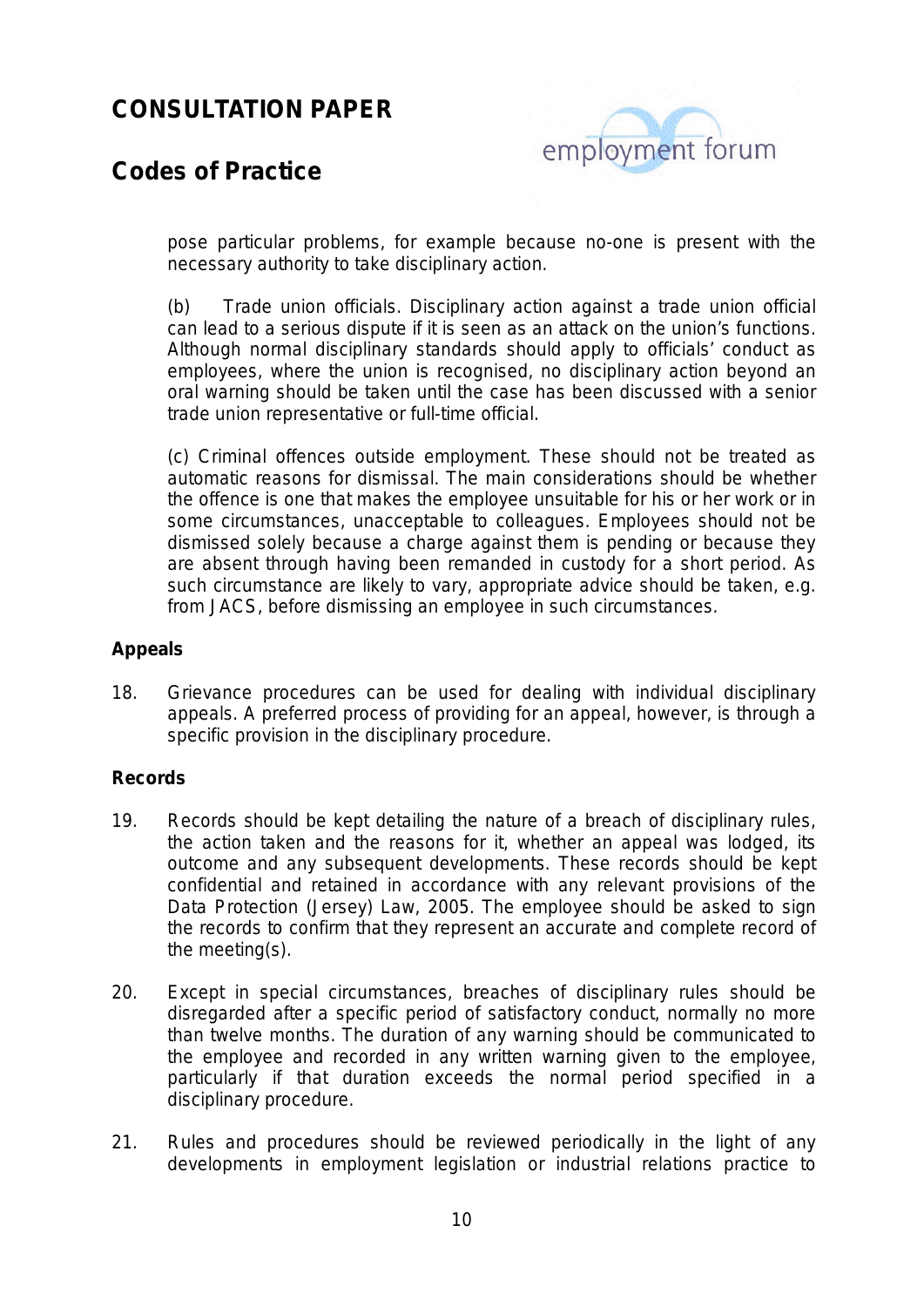

### **Codes of Practice**

ensure their continuing relevance and effectiveness. Any amendments and additional rules imposing new obligations should be introduced and applied after reasonable notice has been given to all employees and, where appropriate, their representatives have been consulted. Changes to individual contracts should only be made with agreement, except in exceptional circumstances where advice should be sought.

#### **Section 2 – Grievance procedures**

#### **Why have a grievance procedure?**

- 22. In any organisation employees may have problems or concerns about their work, working environment or working relationships that they wish to raise and have addressed. A grievance procedure provides a mechanism for these to be dealt with fairly and speedily, before they develop into major problems and potentially collective disputes.
- 23. Whilst employers are not required by statute to have a grievance procedure it is good employment relations practice to provide employees with a reasonable and prompt opportunity to obtain redress of any grievance. Employers are statutorily required in the written statement of terms and conditions of employment to specify what grievance procedures are available to employees (see footnote 1)*.*
- 24. In circumstances where a grievance may apply to more than one person and where a trade union or staff association is recognised, it may be appropriate for the problem to be resolved through collective agreements between the trade union(s)/staff association and the employer.

#### **Formulating procedures**

25. It is in everyone's best interest to ensure that employees' grievances are dealt with quickly and fairly and at the lowest level possible within the organisation at which the matter can be resolved. Management is responsible for taking the initiative in developing grievance procedures which, if they are to be fully effective, need to be acceptable to both those they cover and those who have to operate them. It is important therefore that senior management aims to secure the involvement of employees and their representatives, including trade unions where they are recognised, and all levels of management when formulating or revising grievance procedures.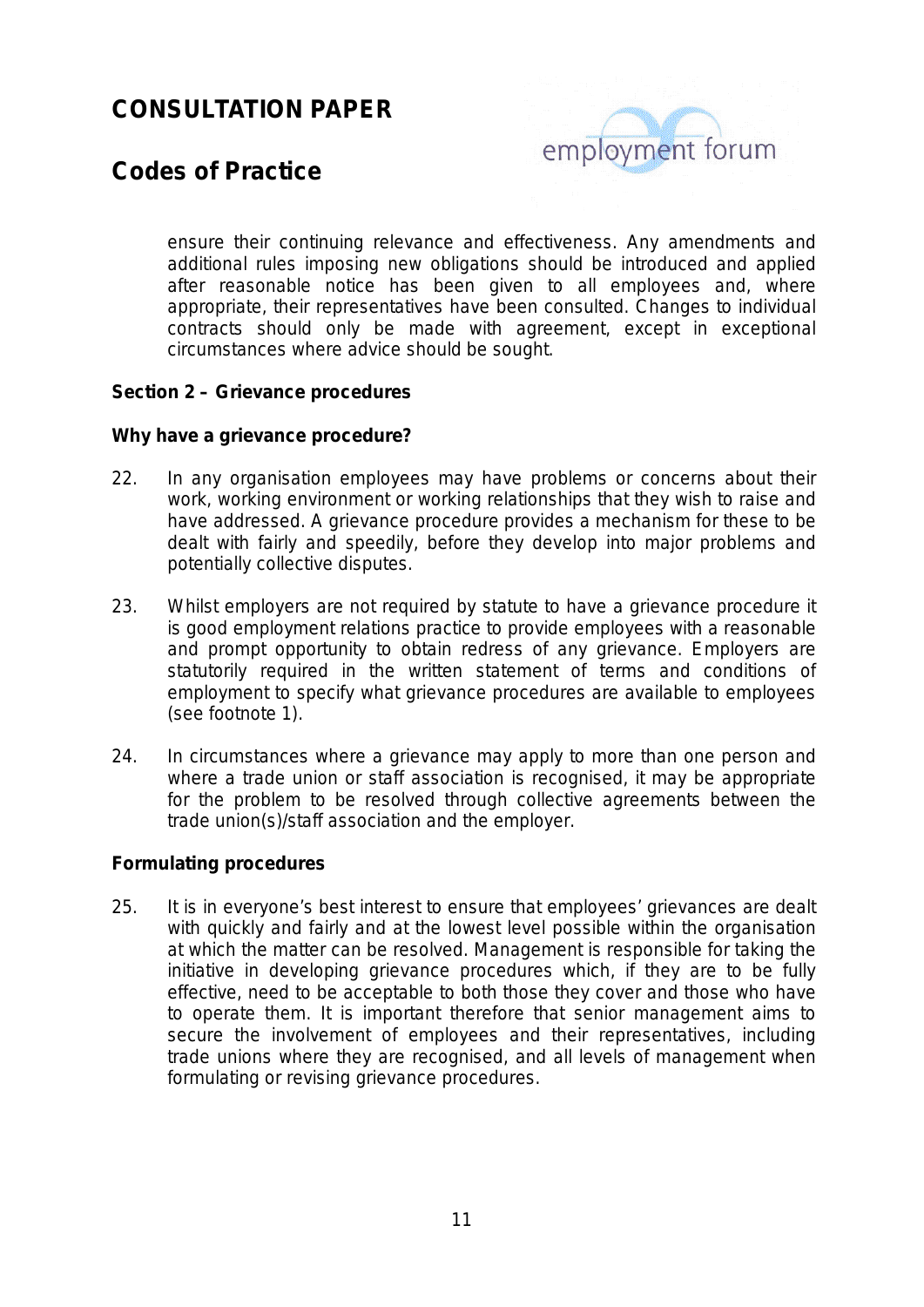

### **Codes of Practice**

#### **Essential features of grievance procedures**

- 26. Grievance procedures enable individuals to raise issues with management about their work, or about their employers', clients' or their fellow workers' actions that affect them. It is impossible to provide a comprehensive list of all the issues that might give rise to a grievance but some of the more common issues include: terms and conditions of employment; health and safety; relationships at work; new working practices; organisational change and equal opportunities.
- 27. Procedures should be simple, set down in writing and rapid in operation. They should also provide for grievance proceedings and records to be kept confidential.
- 28. The procedures should recognise that employees have a statutory right to be represented at grievance hearings, either by a fellow employee or by a trade union official (see section 3).
- 29. In order for grievance procedures to be effective, it is important that all employees are made aware of them and understand them and, if necessary, that supervisors, managers and employee representatives are trained in their use. Wherever possible, every employee should be either given a copy of the procedures, or provided with access to it (e.g. in the personnel handbook or on the company intranet site). Special allowance should be made for individuals whose first language is not English or who have a visual impairment or some other disability.

#### **The procedure in operation**

- 30. Most routine complaints and grievances are best resolved informally in discussion with the employee's immediate line manager. Dealing with grievances in this way can often lead to speedy resolution of problems and can help maintain the authority of the immediate line manager who may well be able to resolve the matter directly. Both manager and employee may find it helpful to keep a note of such an informal meeting.
- 31. Where the grievance cannot be resolved informally it should be dealt with under the formal grievance procedure. The number of stages contained in the procedure will depend on the size of the organisation, its management structure and the resources it has available. It is for employers to decide the procedure suitable for their business, taking into account the need to develop a fair procedure. A model grievance procedure is included in the Annexe to this code of practice.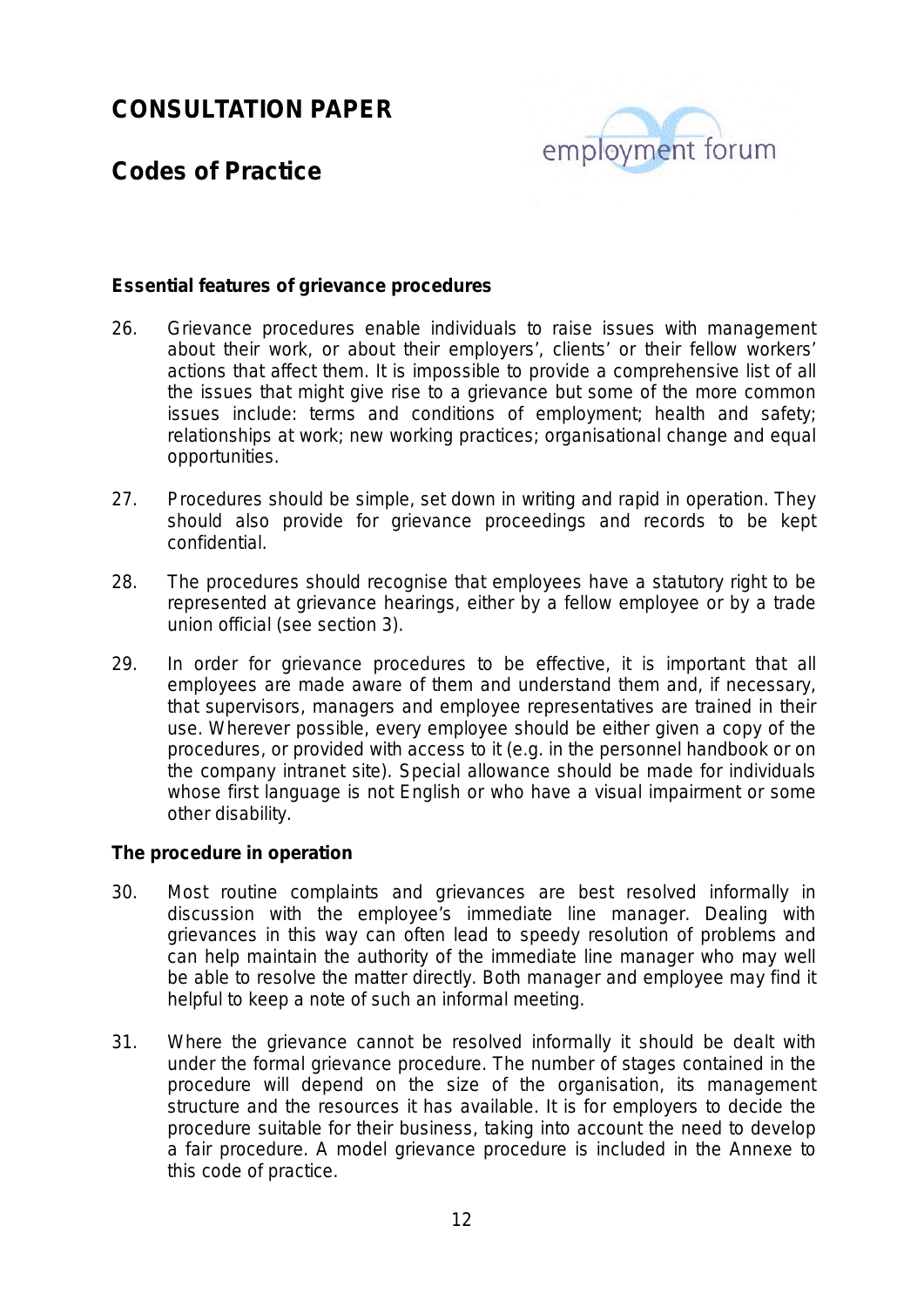

### **Codes of Practice**

- 32. In most organisations it should be possible to have at least a two-stage grievance procedure. However, where there is only one stage, for instance in very small firms where there is only a single owner/manager, it is especially important that the person dealing with the grievance acts impartially.
- 33. In certain circumstances it may, with mutual agreement, be helpful to seek external advice and assistance during the grievance procedure. For instance where relationships have broken down an external facilitator might be able to help resolve the problem.

#### **Special considerations**

- 34. Although not required by law, some organisations may wish to have specific procedures for handling grievances about unfair treatment e.g. discrimination or bullying and harassment, as these subjects are often particularly sensitive. Organisations may also wish to consider whether they need a whistle-blowing procedure. This provides strong protection to employees who raise concerns about wrongdoing (including frauds, dangers and cover-ups), but again is not required by law.
- 35. Sometimes an employee may raise a grievance about the behaviour of a manager during the course of a disciplinary case. Where this happens and depending on the circumstances, it may be appropriate to suspend the disciplinary procedure for a short period until the grievance can be considered. Consideration might also be given to bringing in another manager to deal with the disciplinary case.

#### **Records**

- 36. Records should be kept detailing the nature of the grievance raised, the employer's response, any action taken and the reasons for it. These records should be kept confidential and retained in accordance with any relevant provisions of the Data Protection Law. Copies of any meeting records should be given to the individual concerned although in certain circumstances some information may be withheld, for example to protect a witness. The employee should be asked to sign the records to confirm that they represent an accurate and complete record of the meeting(s).
- 37. All documents to be used in a disciplinary and grievance hearing must be fully disclosed by both parties within a specified time (e.g. within five days of the hearing).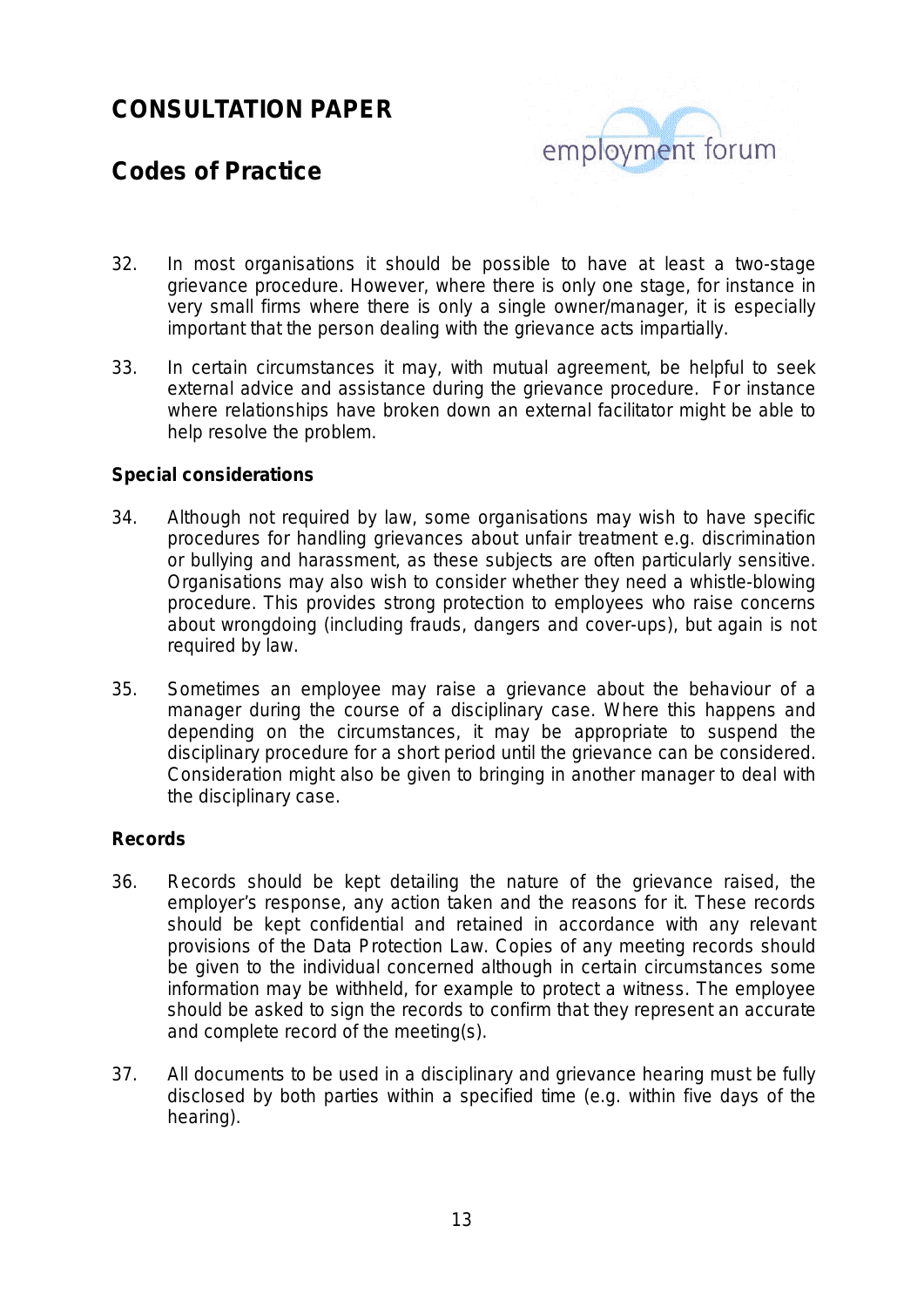

### **Codes of Practice**

#### **Section 3 - Arranging for Disciplinary and Grievance Hearings**

#### **The right to be represented**

- 38. The right to be represented is important to ensure a fair process. Part 7A of the Employment Law gives employees the right to be represented where their employer requires or requests them to attend a disciplinary or grievance hearing and the employee tells the employer that he or she wishes to be represented at the hearing.
- 39. The right to be represented only applies to disciplinary hearings where the hearing could result in a formal written warning or some other formal disciplinary action being taken against the employee (or the confirmation of one of the above), including appeal hearings. Informal disciplinary hearings, such as meetings to investigate an issue, do not attract the right to be represented. If it becomes clear during the course of such a meeting that disciplinary action is necessary, a formal hearing should be arranged where the employee has the right to be represented.
- 40. Grievance hearings also attract the right to be represented where an employer deals with an employee's complaint about the performance of a duty (whether statutory or contractual) owed to them by their employer. For example, a grievance about a pay rise is unlikely to fall within the definition, unless the right to a pay rise is specified in the employee's contract.
- 41. The Employment Law provides that an employee may be represented by one of the following people in formal disciplinary or grievance hearings:
	- (a) A fellow employee who is employed by the same employer;
	- (b) An employed trade union official (who may or may not be an official of a union that is recognised by the employer, but the union must be registered under the Employment Relations (Jersey) Law, 2007); or
	- (c) A trade union official who is not employed by a union, but whom the union has reasonably certified in writing as having experience of, or having received training in, acting as an employee's representative at disciplinary or grievance hearings.
- 42. An employee may choose an official from any trade union, regardless of whether the union is recognised by the employer. Where a trade union is recognised in a workplace, it is good practice for the employee to ask an official from that union to represent them. Trade unions should ensure that officials are trained in the role of representing employees.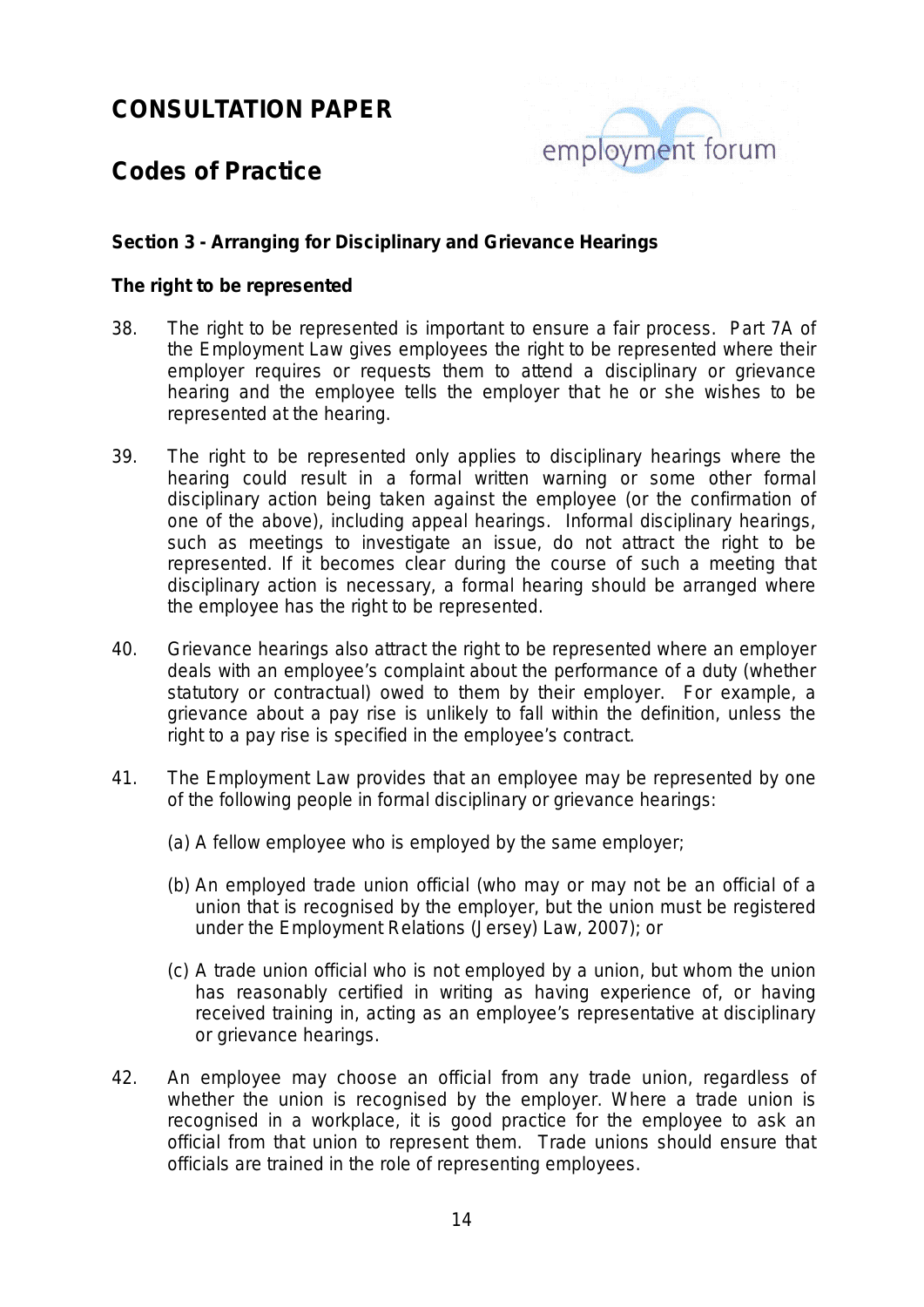

### **Codes of Practice**

- 43. An employee does not have to be a member of a trade union in order to request representation by that union. Fellow employees and union officials are not obliged to accept a request to represent an employee and should not be pressurised to do so.
- 44. Where there is a dispute about the chosen representative, the Employment Law provides that the Tribunal may consider whether the location of the chosen representative at the time of the request for a hearing makes the choice of that representative unreasonable (e.g. geographically remote).
- 45. To ensure a fair process, an employer should give consideration to reasonable requests for other types of representatives in circumstances that are appropriate for both parties. Some employers may extend the right further via employees' contracts or company procedures, giving employees a contractual right to be represented by someone who may or may not be an employee of the same organisation, e.g. a partner, spouse, friend or legal representative. Whatever decision is taken by the employer in this respect, it is advised that the procedure should specifically address this issue to prevent disagreement and/or confusion from arising.
- 46. The Employment Law provides that there should be flexibility in setting the time and date of the hearing, so that hearings are not allowed to drift, but that there is consideration of the reasonableness of employers' actions and employees' requests.
- 47. If a chosen representative cannot be available at the proposed hearing time, the Employment Law gives employees the right to propose an alternative time, which must be reasonable for both parties and within 5 working days of the date proposed by the employer. In proposing an alternative date, the employee should have regard to the availability of the relevant manager, e.g. it would not normally be reasonable to ask for a new hearing date when it was known that the manager was going to be absent from work on business or on leave, unless it was possible for someone else to act for the manager at the hearing. The location and timing of any alternative hearing should be convenient to both employee and employer.
- 48. Both the employer and employee should prepare carefully for the hearing. The Employment Law gives representatives the right to a reasonable amount of **paid** time off during working time to prepare and represent an employee, but only where a fellow employee is being represented (i.e. they both work for the same employer). Where a union official who is not a fellow employee is acting as a representative, time off is a matter for agreement between the union official and his or her own employer.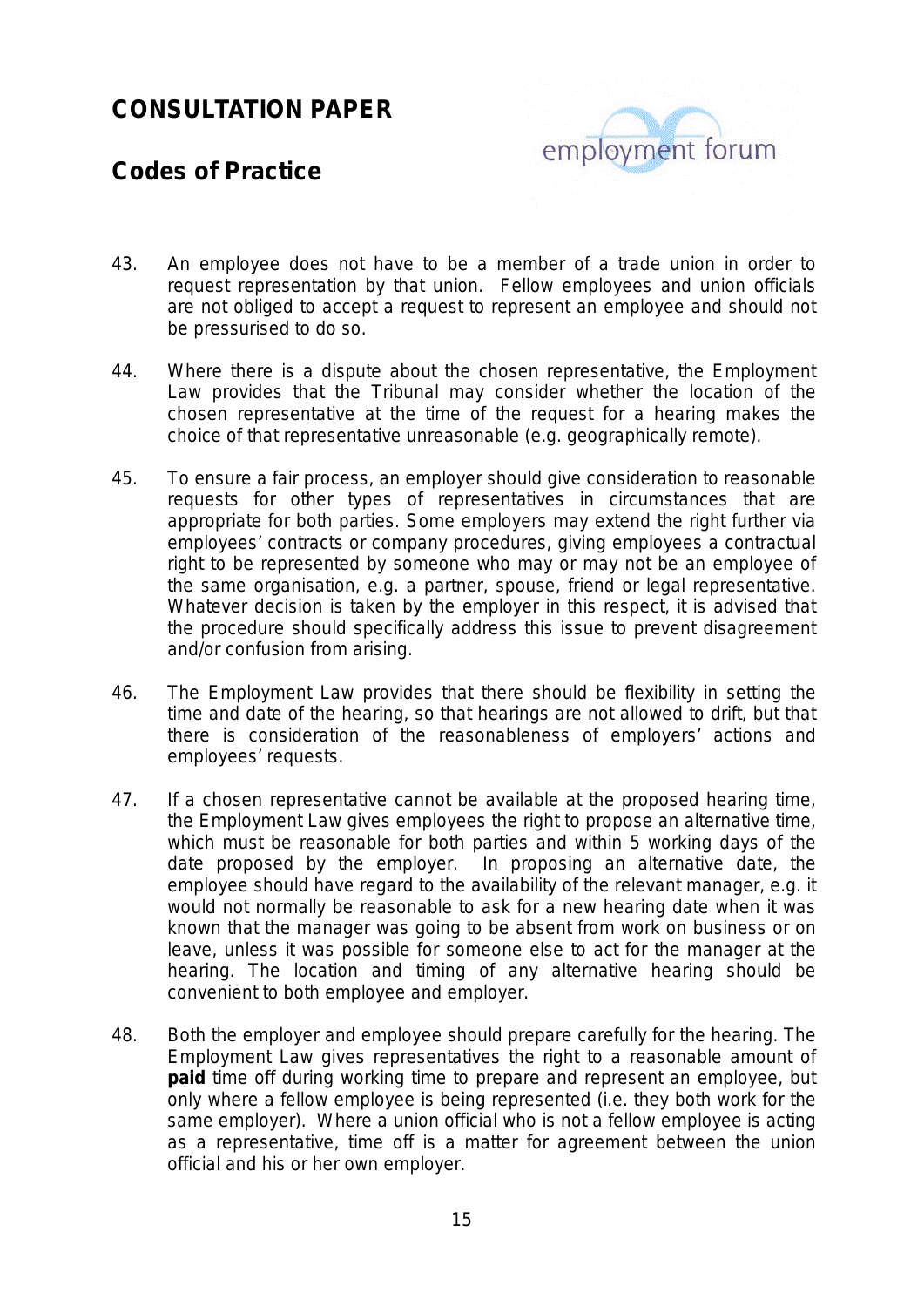

### **Codes of Practice**

- 49. The employer should ensure that, where necessary, arrangements are made to cater for any disability the employee or their representative may have. Where English is not the employee's first language there may also be a need for translation facilities. The employee should think carefully about what is to be said at the hearing and should discuss with their chosen representative their respective roles at the meeting.
- 50. Before the hearing, both parties should be informed of the identity and role of each person who will attend the hearing.
- 51. Representatives have an important role to play; the Employment Law requires the employer to permit the representative to address the hearing in order to;
	- (a) Put the employee's case;
	- (b) Sum up the case;
	- (c) Respond on the employee's behalf to any view expressed at the hearing; and
	- (d) Confer with the employee during the hearing.

The representative is not permitted to answer questions on behalf of the employee, address the hearing if the employee indicates that they do not wish them to do so, prevent the employer from explaining his or her case, or prevent any other person at the hearing from making a contribution to it.

- 52. Employers must be aware that the Employment Law provides that an employee who is dismissed for representing (or proposing to represent) another employee, and an employee who is dismissed for asserting the right to be represented in a disciplinary or grievance hearing, would be automatically protected against unfair dismissal.
- 53. Where an employer has failed to allow (or threatened not to allow) an employee to be represented, the Tribunal may award up to 4 weeks pay as compensation and quash any action taken by the employer in respect of the disciplinary or grievance matter (other than dismissal). In an unfair dismissal claim, the Tribunal may take into account an employer's failure to allow the employee to be represented in deciding whether a dismissal was fair or unfair.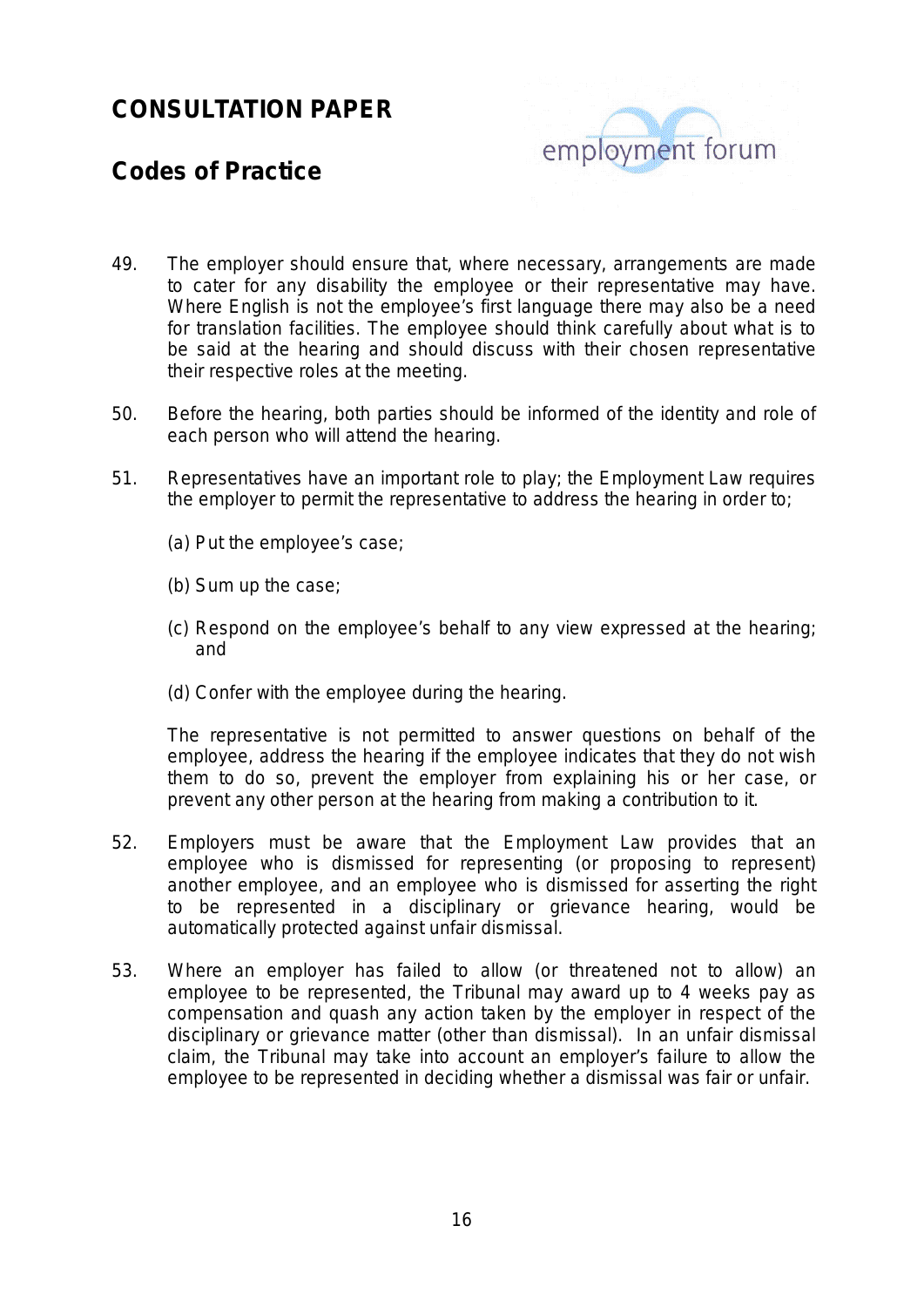

## **Codes of Practice**

#### **Annexe: A model grievance procedure**

#### **First stage**

Employees should put their grievance, preferably in writing, to their immediate line manager. Where the grievance is against the line manager the matter should be raised with a more senior manager. If the grievance is contested the manager should invite the employee to attend a hearing in order to discuss the grievance and should inform the employee of his or her right to be represented depending on the nature of the grievance. The manager should respond in writing to the grievance within a specified time (e.g. within five working days of the hearing or, where no hearing has taken place, within 5 working days of receiving written notice of the grievance). If it is not possible to respond within the specified time period the employee should be given an explanation for the delay and told when a response can be expected.

#### **Second stage**

If the matter is not resolved at Stage 1 the employee should be permitted to raise the matter in writing with a more senior manager. The choice of this person will depend on the organisation. The manager should arrange to hear the grievance within a specified period (e.g. 5 working days) and should inform the employee of the right to be represented. Following the hearing the manager should, where possible, respond to the grievance in writing within a specified period (e.g. ten working days). If it is not possible to respond within the specified time period the employee should be given an explanation for the delay and told when a response can be expected.

#### **Final stage**

Where the matter cannot be resolved at Stage 2 the employee should be able to raise their grievance in writing with a higher level of manager than for Stage 2. The choice of this person will depend on the organisation. Employees should be permitted to present their case at a hearing and should be informed of their right to be represented. The manager dealing with the grievance should give a decision on the grievance within a specified period (e.g. 10 working days). If it is not possible to respond within the specified time period the employee should be given an explanation and told when a response can be expected.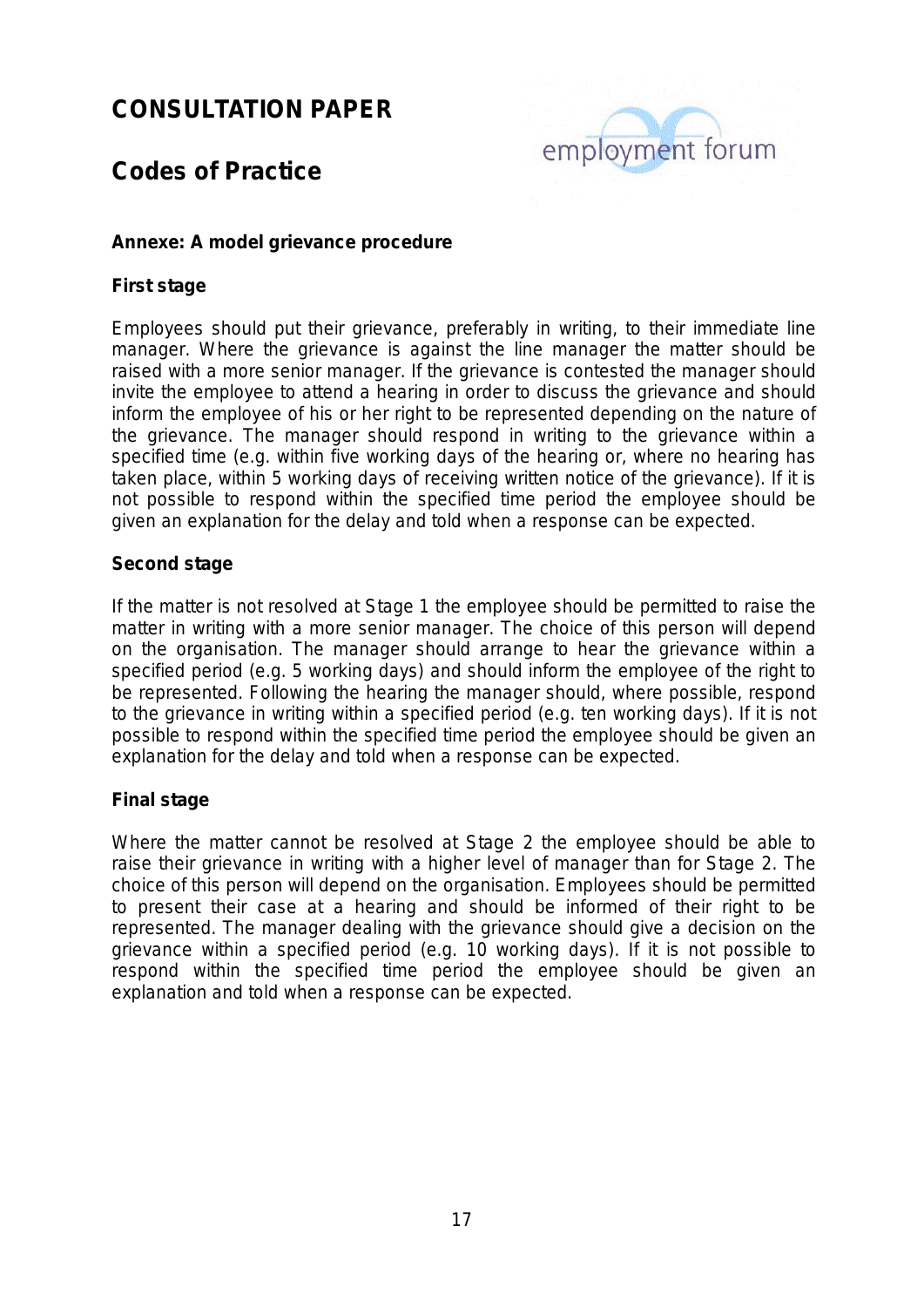

### **Codes of Practice**

#### **APPENDIX 2**

#### **Uninterrupted Rest Days**

#### **Introduction**

- 1. Under the terms of Article 2A of the Employment (Jersey) Law, 2003 (the 'Employment Law'), the Minister for Social Security is empowered to approve any code of practice for the purposes of that Law.
- 2. The provisions of this code of practice are admissible in evidence and may be taken into account in determining any question arising in proceedings before the Jersey Employment Tribunal (the 'Tribunal') or a court. Failure to observe any provision of an approved code of practice does not, of itself, render a person liable to any proceedings. Whilst every effort has been made to ensure that the summary of the relevant statutory provisions included in the code of practice is accurate, only the Tribunal and the courts can interpret the law authoritatively.

#### **What counts as uninterrupted rest for the purpose of statutory rest day entitlement?**

- 3. The Employment Law provides that rest days must be 'uninterrupted', but does not define the term or specify whether time spent on-call or standby counts as uninterrupted rest if the employee is not required to attend the workplace.
- 4. The requirement to provide 'uninterrupted' rest days could potentially cause difficulties for organisations that guarantee the provision of an uninterrupted service by using call-out and standby arrangements, such as the emergency services, as well as organisations that meet operational urgencies through shift work and standby arrangements.
- 5. A rest period is likely to be considered to have been interrupted if, either contractually, or due to business requirements, the employee is **required** by the employer to do one of the following on their rest day;
	- (a) to be available at the employers' disposal to take a work related action away from the workplace (e.g. at home, on the telephone).
	- (b) attend the workplace, or
	- (c) be at or near the place of work.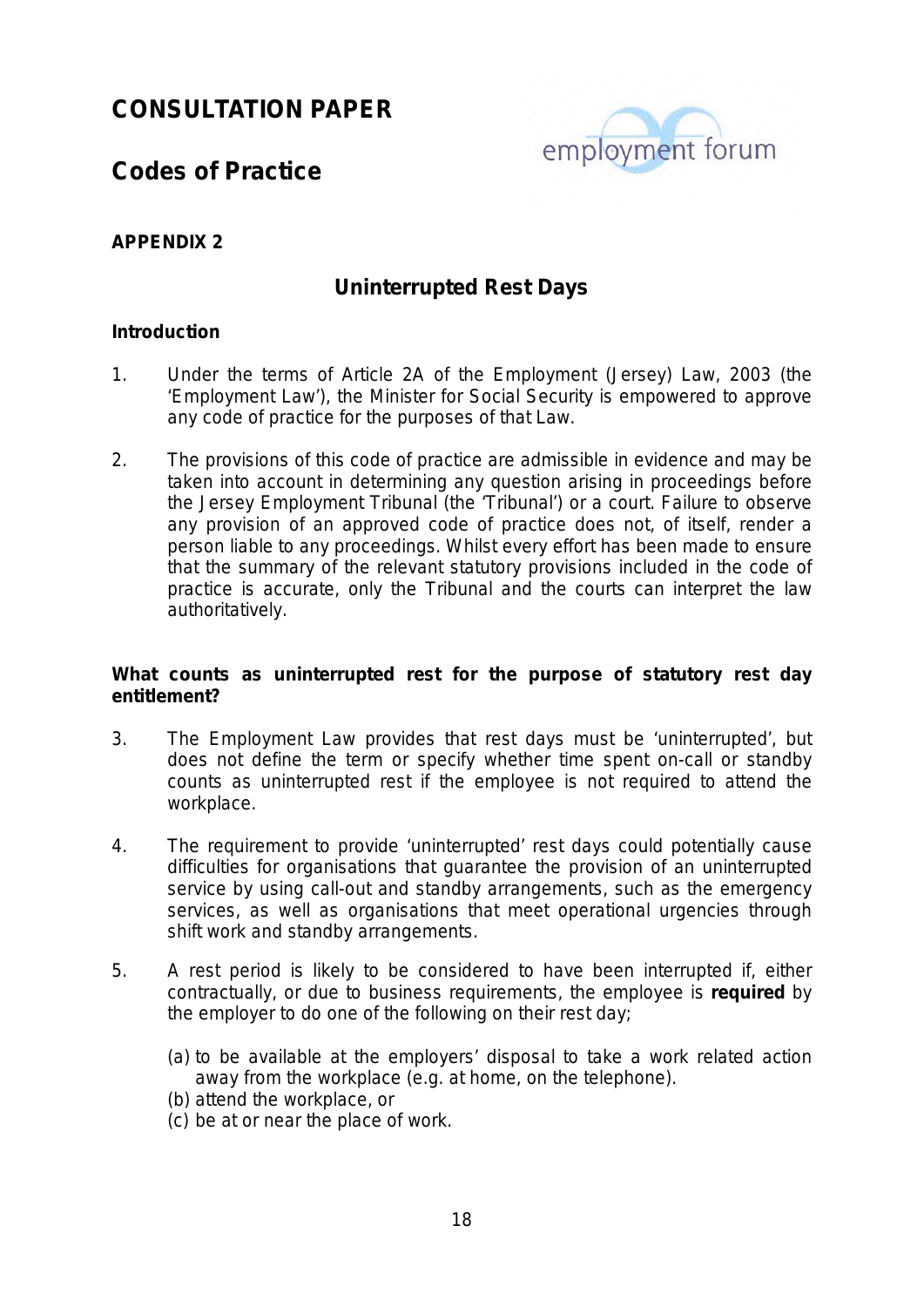

### **Codes of Practice**

- *6.* The Employment Law provides that, if an employee's rest day is interrupted, compensatory rest must be made available within 14 days of the rest days that were interrupted. If a rest day is not interrupted, it counts as a 'rest day' and no compensatory rest would be required*.* A 14 day period is reasonable so that compensatory rest is provided at the earliest opportunity after the interrupted rest day, rather than extending into subsequent 14 day periods. This is mainly to ensure that benefit of rest breaks is not lost.
- 7. It would be considered reasonable to spell out, either in an employee's written terms of employment, contract or collective agreement, any special arrangements with regard to the interruption of rest days, in accordance with the provisions of this code of practice.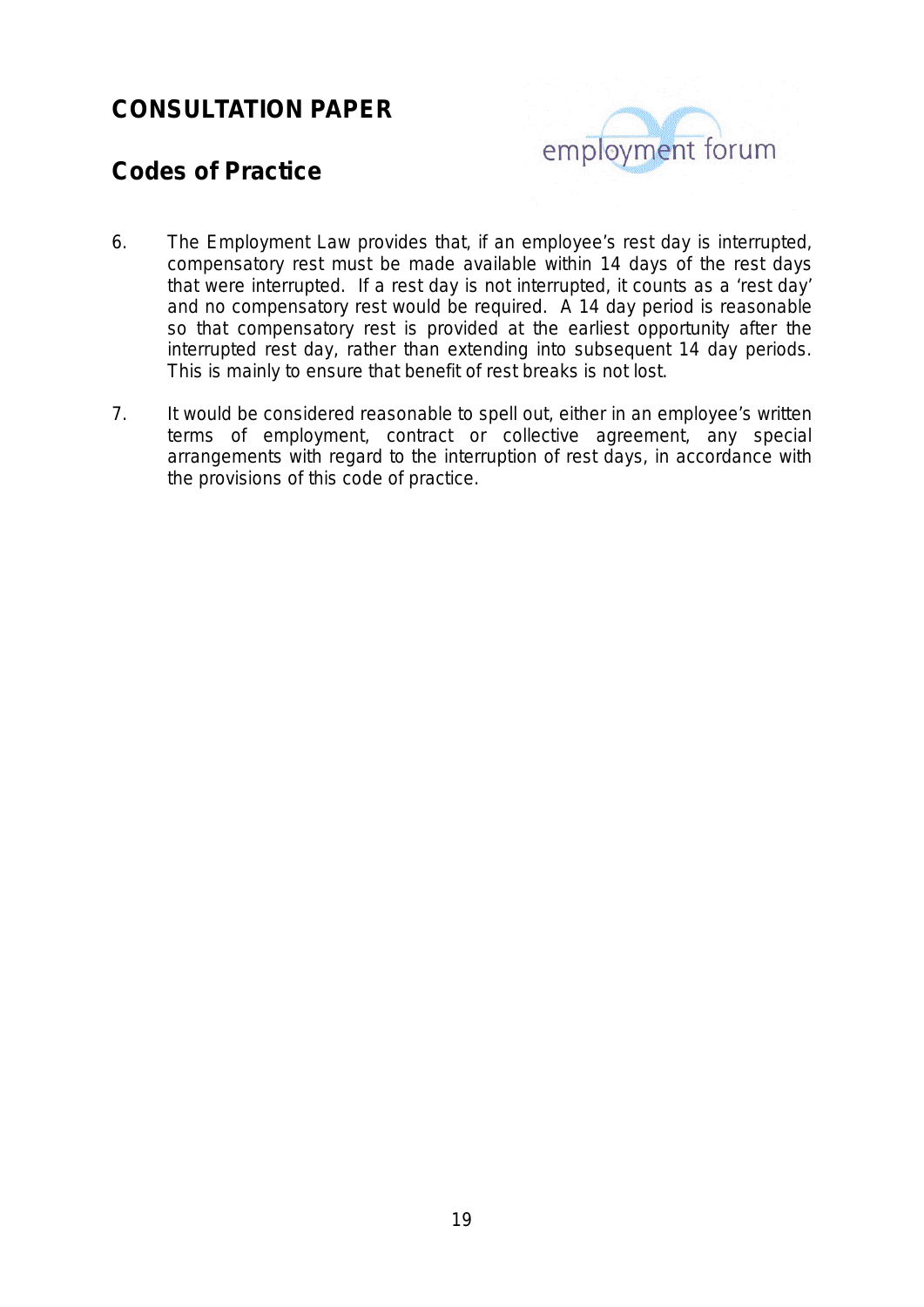

### **Codes of Practice**

#### **APPENDIX 3**

#### **Therapeutic Work**

#### **Introduction**

- 1. Under the terms of Article 2A of the Employment (Jersey) Law, 2003 (the 'Employment Law'), the Minister for Social Security is empowered to approve any code of practice for the purposes of that Law.
- 2. The provisions of this code of practice are admissible in evidence and may be taken into account in determining any question arising in proceedings before the Jersey Employment Tribunal (the 'Tribunal') or a court. Failure to observe any provision of an approved code of practice does not, of itself, render a person liable to any proceedings. Whilst every effort has been made to ensure that the summary of the relevant statutory provisions included in the code of practice is accurate, only the Tribunal and the courts can interpret the law authoritatively.

#### **Therapeutic work and the Employment Law**

- 3. The notion of therapeutic work raises two particular issues in relation to the Employment Law -
	- (i) The Employment Law does not refer to 'therapeutic work' or 'therapeutic workers' and makes no distinction between employees based upon disability or productivity.

The term 'therapeutic work' is used to describe a number of arrangements whereby people who have difficulty functioning in the labour market are given the opportunity to undertake some form of work-like activity, for which they may receive some form of payment. The focus of such activities is usually rehabilitation, reintegration and training, rather than on producing 'outputs' for the employer.

(ii) The basic criterion for determining whether a person has statutory rights under the Employment Law is simply - is he or she an employee?

Article 1A of the Employment Law defines 'an employee' as 'a person who is employed by an employer'. A person is employed by another person if they are working under a contract of service or apprenticeship for that other person under which they undertake to personally do, or perform, work or services for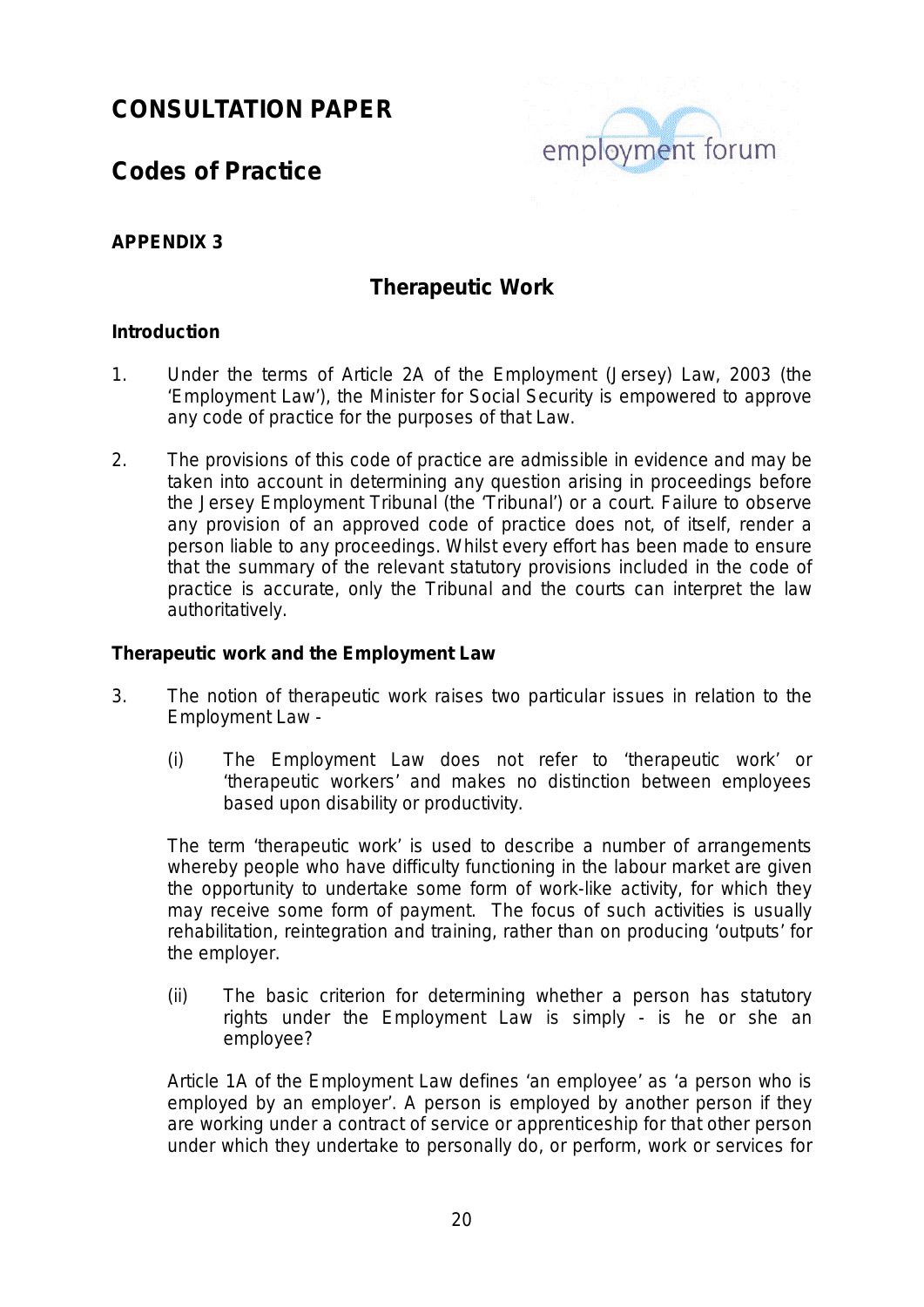

### **Codes of Practice**

that other person, unless they are genuinely self-employed. A contract may be express or implied and may or may not be in writing.

Employees may not waive their statutory rights under the Employment Law. Any provision in a contract or relevant agreement is void in so far as it attempts to exclude or limit any provision of the Law or to prevent a person from bringing proceedings to the Tribunal.

#### **The Tribunal**

4. When the Tribunal or the courts consider whether a person is an employee for the purpose of the Employment Law, in the absence of further evidence being presented, the following factors, as set out in (a) to (d) are likely to be considered;

|    | <b>Payment</b> | <b>Mutual obligation</b> |
|----|----------------|--------------------------|
| ΄a | Yes            | Yes                      |
| 'b | <b>No</b>      | No                       |
| C  | Yes            | No                       |
| ď  | No             | Yes                      |

- (a) **Payment and mutual obligation** Where there is a mutual obligation between the therapeutic worker and the therapeutic work provider, and the therapeutic work provider is paying a reward in return for that activity, it is likely that an employment contract exists between the two parties and the therapeutic worker would be an employee for the purpose of the Employment Law.
- (b) **No payment and no mutual obligation** If the therapeutic worker does not receive any payment (or any other benefit) from the therapeutic work provider and there is no obligation on the therapeutic worker to undertake the work, nor an obligation on the therapeutic work provider to provide the work, then there unlikely to be a contract of employment between the two parties. The therapeutic worker would not be an employee for the purpose of the Employment Law.
- (c) **Payment without mutual obligation** If a therapeutic worker receives payment from a therapeutic work provider, this may indicate a contractual relationship between the two parties, unless that payment is genuinely not linked to a mutual obligation between the parties, e.g. the therapeutic worker is not obliged to perform the work and the therapeutic work provider is not obliged to provide the work or make the payment.